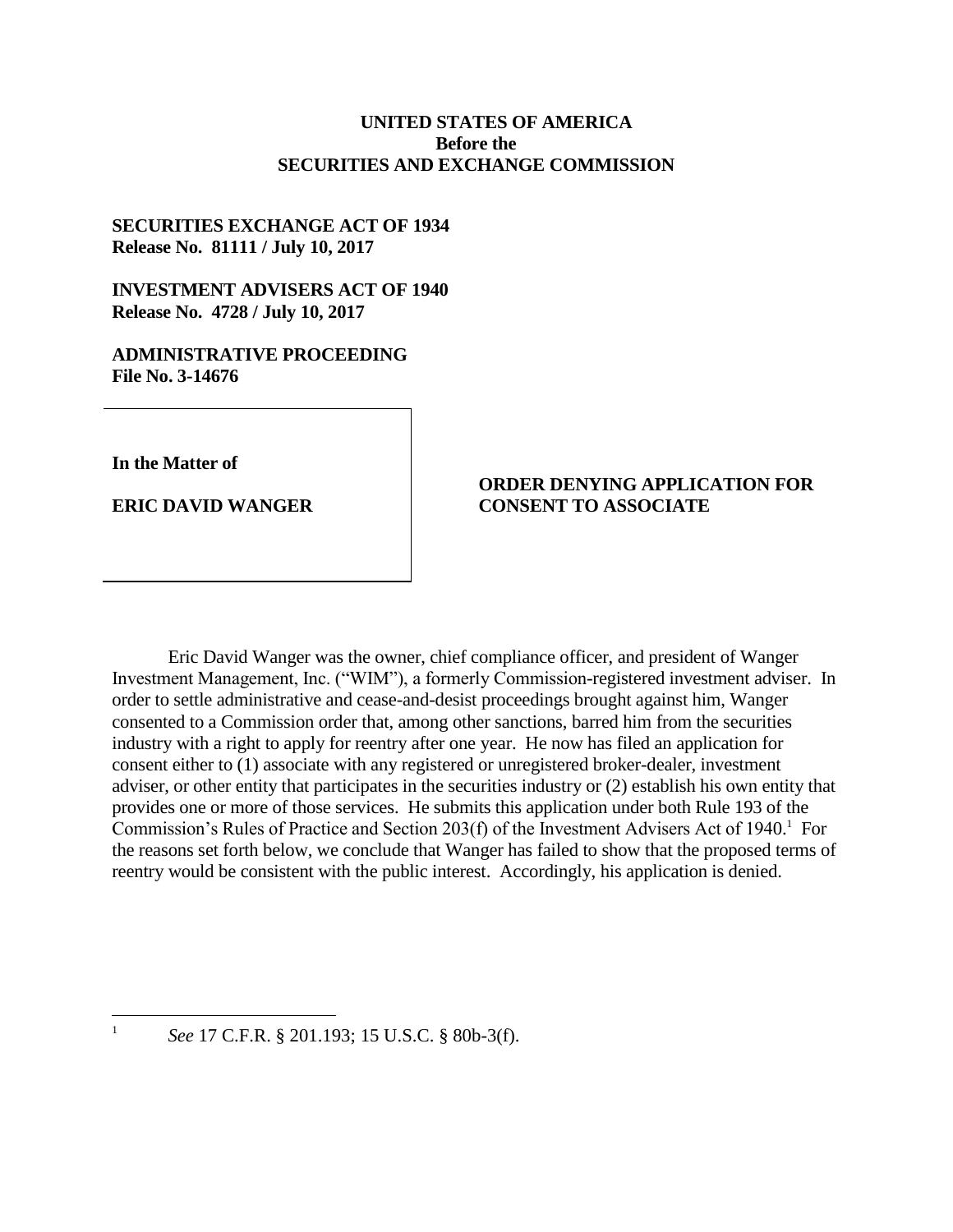## **I. Background**

#### **A. Wanger consented to a bar from the securities industry with a right to apply for reentry after one year.**

On December 23, 2011, we instituted administrative and cease-and-desist proceedings in which the Division of Enforcement alleged three types of misconduct by Wanger and WIM. First, the Division alleged that Wanger and WIM engaged in scienter-based fraud by marking the close in at least 14 transactions executed at month-end or quarter-end for the fund they managed. Wanger allegedly executed these transactions personally, away from the normal broker he used for fund transactions, for the purpose of inflating the fund's reported performance to existing and prospective investors. The transactions allegedly inflated the fund's monthly reported performance by amounts ranging from approximately 3.6% to 5,900%, and the fund's reported net asset value by amounts ranging from approximately 0.24% to 2.5%.

Second, the Division alleged that Wanger and WIM engaged in improper principal transactions with the fund by transferring securities from Wanger's personal account to repay approximately \$500,000 transferred from the fund to WIM to pay WIM's operating expenses and payroll. Wanger and WIM allegedly did not provide written disclosure to the fund, or obtain the fund's consent, as required by Section 206(3) of the Advisers Act. Third, the Division alleged that Wanger and WIM failed to make timely required Form 4 filings for at least eight of Wanger's personal transactions and at least 40 transactions Wanger and WIM directed on behalf of the fund.

Wanger and WIM were represented by counsel in this prior proceeding. Shortly before the scheduled hearing, the parties notified the Law Judge that they had reached agreement on all material terms of a settlement. Wanger and WIM subsequently submitted Offers of Settlement, which we accepted. Pursuant to those Offers, on July 2, 2012, we issued an order making findings and imposing remedial sanctions.<sup>2</sup> The order found that  $(1)$  Wanger and WIM had willfully violated the antifraud provisions of the Securities Act, Exchange Act, and Advisers Act by marking the closing price of certain stocks held by the fund they managed in order to artificially inflate the fund's performance results and then communicating those inflated results to existing and prospective investors; (2) Wanger and WIM had willfully violated Section 206(3) of the Advisers Act by failing to provide the fund with written disclosure, and to obtain the fund's consent, prior to

<sup>2</sup> *Eric David Wanger and Wanger Investment Management, Inc.*, Exchange Act Release No. 67335, 2012 WL 2524953 (July 2, 2012). Wanger and WIM had filed a motion to dismiss, which the Law Judge denied in part at a pre-hearing conference on January 30, 2012, and in part by an order dated February 21, 2012. Wanger and WIM then sought interlocutory review of the February 21 order and, in particular, the rejection of their contention that the proceeding was untimely under Section 4E(a) of the Exchange Act, 15 U.S.C. § 78d-5(a). We denied that petition because it did not meet the "extraordinary circumstances" standard for interlocutory review. *Eric David Wanger and Wanger Investment Management, Inc.*, Exchange Act Release No. 66678, 2012 WL 1037682, at \*2 (Mar. 29, 2012); *see* Rule of Practice 400(a), 17 C.F.R. §  $201.400(a)$ .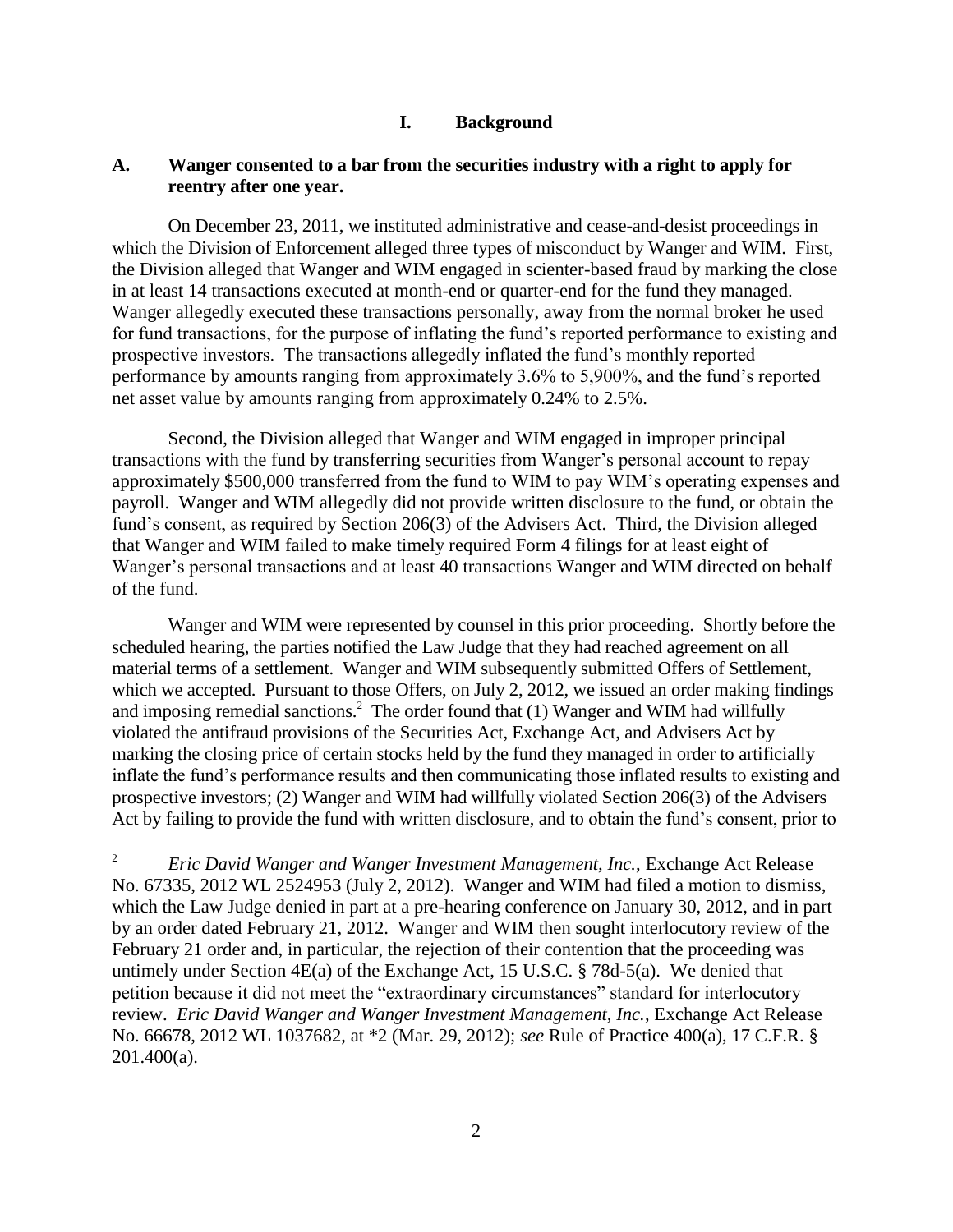Wanger's transferring securities from his personal account to the fund's account; (3) Wanger had willfully violated Section 16(a) of the Exchange Act by failing to timely file Forms 4 for his personal securities transactions; and (4) WIM had willfully aided and abetted and caused the fund's failure to timely file Forms 4 for transactions by the fund.

Without admitting or denying our findings, Wanger and WIM consented to an order requiring them to cease and desist from future violations, requiring Wanger to pay a \$75,000 civil penalty, and requiring WIM to pay disgorgement and pre-judgment interest of approximately \$2,400. In addition, Wanger agreed to be barred from the securities industry with a right to reapply after one year, and WIM – which had withdrawn its investment adviser registration – was censured. Wanger and WIM subsequently paid their respective penalty and disgorgement amounts.

## **B. Wanger filed an application under Commission Rule of Practice 193 and Section 203(f) of the Advisers Act seeking consent to associate.**

On April 20, 2016, through new counsel, Wanger filed an application, later supplemented, seeking "consent to re-enter the securities industry either to  $(1)$  associate with any registered or unregistered broker-dealer, investment adviser, or other entity that participates in the securities industry, or (2) establish his own entity that provides one or more of these services."

The application provides no information about the entities with which Wanger proposes to associate or establish, what activities they do or would engage in, what activities Wanger would engage in, or what supervision, if any, would be exercised over or by him. Wanger explains this failure by asserting that the bar has made it "impossible" for him to find a firm to sponsor his application or agree to supervise his activities, and he therefore contends that the requirements for reentry under Commission Rule of Practice 193 and Advisers Act Section 203(f) are "incapable of being fulfilled."

In lieu of providing the information that Rule 193 requires about the proposed association and supervision, Wanger devotes the bulk of his application and supporting materials to challenging the fairness of the underlying proceeding prior to the settlement and the fairness of the terms of the settlement to which he agreed. The application also describes Wanger's purported understanding that he would have the right to reenter the securities industry after one year, rather than the right to apply for reentry subject to our discretion. Wanger further criticizes a posting on FINRA's *BrokerCheck* website that he asserts mischaracterized our bar order.<sup>3</sup>

Pursuant to Rule 193(e), the Division of Enforcement notified Wanger that it intended to recommend that his application be denied, and provided a written statement of the reasons for that

<sup>&</sup>lt;sup>3</sup> At the same time as the Rule 193 application, Wanger filed an "Application under Section 19(e) of the Securities Exchange Act of 1934 to Review and Set Aside FINRA's Enlargement of SEC Sanction," similarly arguing that FINRA had improperly characterized his bar. On September 30, 2016, we dismissed the Section 19(e) Application as untimely and for lack of jurisdiction. *Eric David Wanger*, Exchange Act Release No. 79008, 2016 WL 5571629 (Sept. 30, 2016).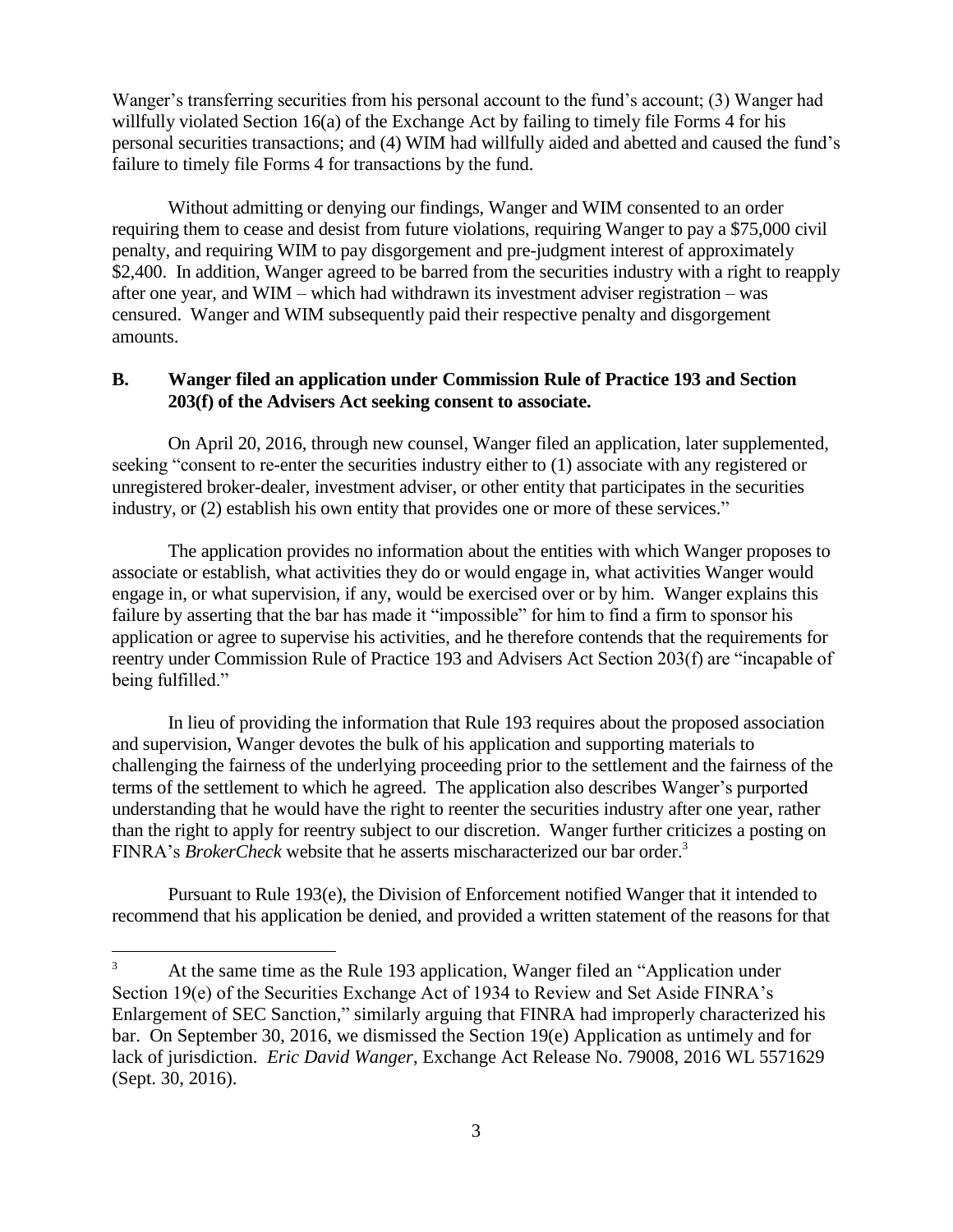recommendation. Also pursuant to Rule 193(e), Wanger submitted a response to the Division's statement. He requested that his response be provided to us along with the Division's recommendation, and we have considered it as part of our review of his application.<sup>4</sup>

## **II. Analysis**

## **A. Wanger has not demonstrated that his proposed association would be consistent with the public interest.**

Commission Rule of Practice 193 provides a process by which individuals barred from the securities industry can apply to the Commission for consent to become associated with a registered entity, such as an investment adviser, which is not a member of an SRO.<sup>5</sup> The Rule requires that applicants "shall make a showing satisfactory to the Commission that the proposed association would be consistent with the public interest.<sup>"6</sup> The Rule identifies factors that the applicant "shall" address in order to make that showing, including the "capacity or position in which the applicant proposes to be associated" and the "manner and extent of supervision to be exercised over such applicant and, where applicable, by such applicant."<sup>7</sup> Our Preliminary Note to the Rule states:

5 *See* 17 C.F.R. § 201.193(a). If an applicant seeks to associate with a registered brokerdealer that is a FINRA member, relief must be sought under Exchange Act Rule 19h-1, 17 C.F.R. § 240.19h-1.

6 17 C.F.R. § 201.193(c). As noted above, Wanger also is seeking consent to associate with unregistered entities, and his application therefore was submitted under Section 203(f) of the Advisers Act, as well as under Rule 193. We apply the same "consistent with the public interest" standard to applications submitted under either provision. *See Kenneth W. Corba*, Advisers Act Release No. 2732, 2008 WL 1902077, at \*2 (April 30, 2008). Because, for reasons explained below, we conclude that Wanger has failed to show that his reentry would be consistent with the public interest for purposes of Rule 193, we also deny his request to associate with unregistered entities pursuant to Section 203(f).

7 17 C.F.R. § 201.193(d)(5) & (6).

<sup>&</sup>lt;sup>4</sup> Wanger also filed a request that we hold a hearing at which his counsel would be permitted to present oral argument in connection with the application. In contrast to a proceeding imposing a remedial sanction, which is required by statute to be on the record after notice and opportunity for hearing, *see* Advisers Act Section 203(f), 15 U.S.C. § 80b-3(f), there is no statutory requirement for a hearing in this proceeding. Wanger's application and supporting materials lay out his factual and legal arguments in detail and, beause we do not find that a hearing would significantly aid our decisional process, we deny his request. *See Bravo Enterprises Ltd*., Exchange Act Release No. 75775, 2015 WL 5047983, at \*6 n.51 (Aug. 27, 2015) (determining not to hold hearing on petition to terminate trading suspension where written submissions afforded party reasonable opportunity to address the issues and Commission's "decisional process would not be significantly aided by holding a hearing"); Rule of Practice 451(a), 17 C.F.R. § 201.451(a) ("The Commission will consider appeals, motions and other matters properly before it on the basis of the papers filed by the parties without oral argument unless the Commission determines that the presentation of facts and legal arguments in the briefs and record and the decisional process would be significantly aided by oral argument.").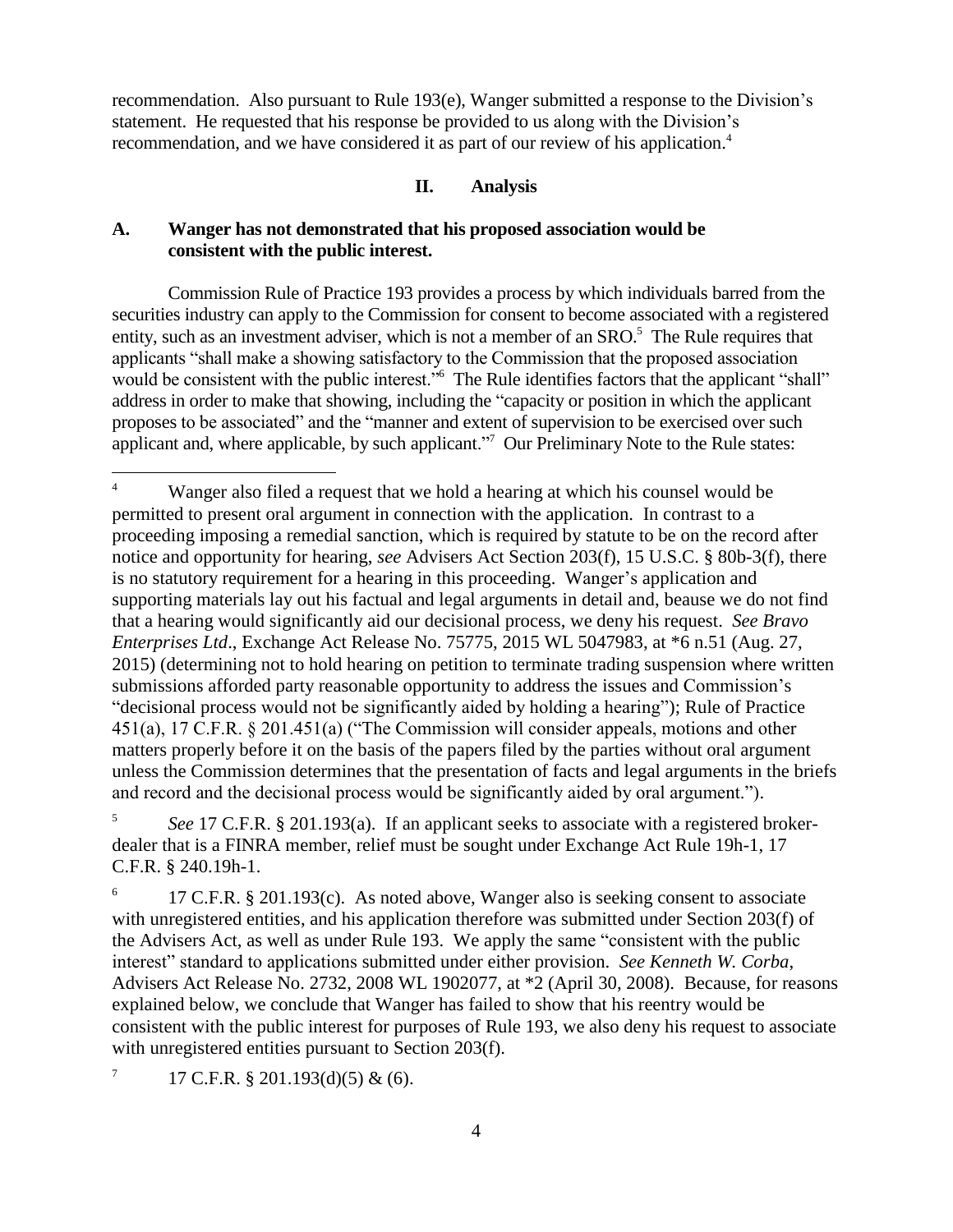The nature of the supervision that an applicant will receive or exercise as an associated person with a registered entity is an important matter bearing upon the public interest. In meeting the burden of showing that the proposed association is consistent with the public interest, the application and supporting documentation must demonstrate that the proposed supervision, procedures, or terms and conditions of employment are reasonably designed to prevent a recurrence of the conduct that led to the imposition of the bar. $8$ 

Accordingly, in determining whether a proposed association would be consistent with the public interest, an examination of the nature and disciplinary history of the proposed employer and the proposed supervisory structure to which the applicant will be subject is appropriate. 9

Wanger does not address either of these factors in his application. He does not identify a proposed employer, the terms and conditions of his planned employment, or the supervision, if any, that would be exercised over him in his new position. He does not say what he would be doing, for whom (if anyone) he would be doing it, or how he would be interacting with clients, investors, or other market participants. Instead, his application seeks our consent to "associate with any registered or unregistered broker-dealer, investment adviser, or other entity that participates in the securities industry" or, failing that, to "establish his own entity that provides one or more of those services." Such a general, unconditional request is inconsistent with the carefully tailored reentry conditions that Rule 193 contemplates. <sup>10</sup> Wanger's application offers no evidence that his unidentified future activities would be conducted in a manner designed to "prevent a recurrence of the conduct that led to the imposition of the bar" in the first place, and provides us with no basis on which to conclude that granting his request would be "consistent with the public interest."<sup>11</sup>

 $\overline{a}$ 

<sup>10</sup> *See Applications by Barred Individuals for Consent to Associate with a Registered Broker, Dealer, Municipal Securities Dealer, Investment Adviser or Investment Company*, Exchange Act Release No. 20783, 1984 WL 547096, 49 Fed. Reg. 12185, 12205 n.21 (Mar. 29, 1984) ("*Rule 193 Release*") ("Commission approval of an application is limited to association in a specified capacity with a particular registered entity and is subject to specific terms and conditions. If any of the individual's duties or responsibilities vary materially from the terms and conditions under which the application was approved, or if he or she seeks to become associated with another registered entity, a new application must be submitted.").

<sup>11</sup> See Matthew D. Sample, Exchange Act Release No. 75893, 2015 WL 5305992, at \*4 (Sept. 10, 2015) (respondent's failure to show that proposed supervision was reasonably designed to prevent a recurrence of the misconduct that led to the bar is "standing alone . . . a sufficient basis for us to deny his application as inconsistent with the public interest"); *Sidney I.* 

<sup>8</sup> *Id*. (Preliminary Note).

<sup>9</sup> *See Harry M. Richardson*, Exchange Act Release No. 51236, 2005 WL 424920, at \*3 (Feb. 22, 2005); *Arthur H. Ross*, Exchange Act Release No. 30956, 1992 WL 188932, at \*2 (July 27, 1992); *Paul Edward Van Dusen*, Exchange Act Release No. 18284, 1981 WL 315505, at \*3 (Nov. 24, 1981).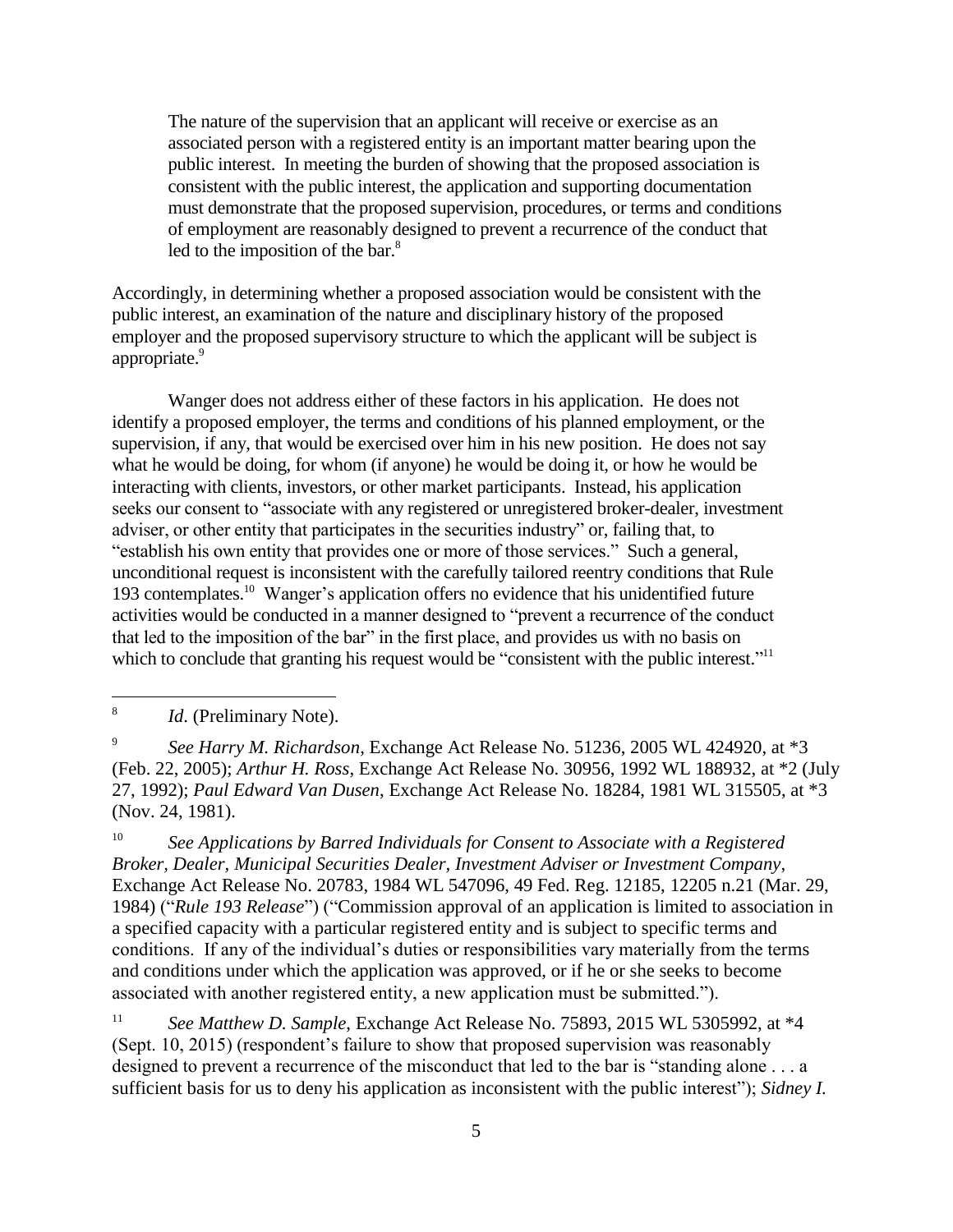Wanger's request is functionally equivalent to asking us to vacate the bar entirely and free him from any restrictions or oversight on his future activities. But that is extraordinary relief that we grant only under the most "compelling circumstances," and Wanger's application fails to present any such circumstances.<sup>12</sup> Although Wanger contends that the bar has made it "impossible" for him to identify a sponsoring firm and thus satisfy Rule 193's requirements, difficulty finding suitable employment is "among . . . the natural and foreseeable consequences that flow from a ban on employment in the securities industry."<sup>13</sup> It is not a "compelling circumstance" that would justify wholly vacating a remedial sanction designed to prevent recurrence of misconduct and protect investors and the integrity of the markets.<sup>14</sup> Wanger has failed to carry his burden of showing that the requested relief would be consistent with the public interest and, accordingly, his request should be denied. 15

*Shupack*, Advisers Act Release No. 1061, 1987 WL 757575, at \*4 (Mar. 23, 1987) (denying relief "when no effective supervision would be exercised over his activities").

 $\overline{a}$ 

<sup>12</sup> *See Robert Hardee Quarles*, Exchange Act Release No. 66530, 2012 WL 759386, at \*2-3 (Mar. 7, 2012) (finding "compelling circumstances" to vacate bar where respondent had more than 20 years of unblemished conduct in securities industry pursuant to Commission consent to associate with particular firms under bar); *Mark. E. Ross*, Exchange Act Release No. 43033, 2000 WL 964574, at \*1 (July 13, 2000) (vacating bar where 25 years had elapsed since bar was imposed and respondent had unblemished record in securities industry pursuant to Commission consent to associate with particular firms under bar); *John W. Bendall, Jr*., Exchange Act Release No. 38326, 1997 WL 76700, at \*1 (Feb. 24, 1997) (vacating bar where 28 years had elapsed since bar was imposed and respondent had unblemished record in securities industry for 19 years pursuant to Commission consent to associate with particular firm under bar).

<sup>13</sup> *Michael H. Johnson*, Exchange Act Release No. 75894, 2015 WL 5305993, at \*4 & n.20 (Sept. 10, 2015); *see Edward I. Frankel*, Exchange Act Release No. 38378, 1997 WL 103785, at \*2 (negative stigma that has been an impediment to work inside and outside the securities industry is a "natural consequence of the action taken against" respondent) (quoting *William H. Pike*, Investment Company Act Release No. 20417, 1994 WL 389872, at \*2 (July 20, 1994)).

<sup>14</sup> *See Mark S. Parnass*, Exchange Act Release No. 65261, 2011 WL 4101087, at \*3 (Sept. 2, 2011).

<sup>15</sup> On March 7, 2016, Wanger filed a request to vacate the NRSRO and municipal adviser portions of his bar following the decision in *Koch v. SEC*, 793 F.3d 147 (D.C. Cir. 2015). On February 1, 2107, in response to our request for briefing, Wanger further requested that, in light of the decision in *Bartko v. SEC*, 845 F.3d 1271 (D.C. Cir. 2017), "all aspects of the Collateral Bar Order . . . be vacated, except to the sole extent it applies to an investment adviser." That proceeding remains pending before us.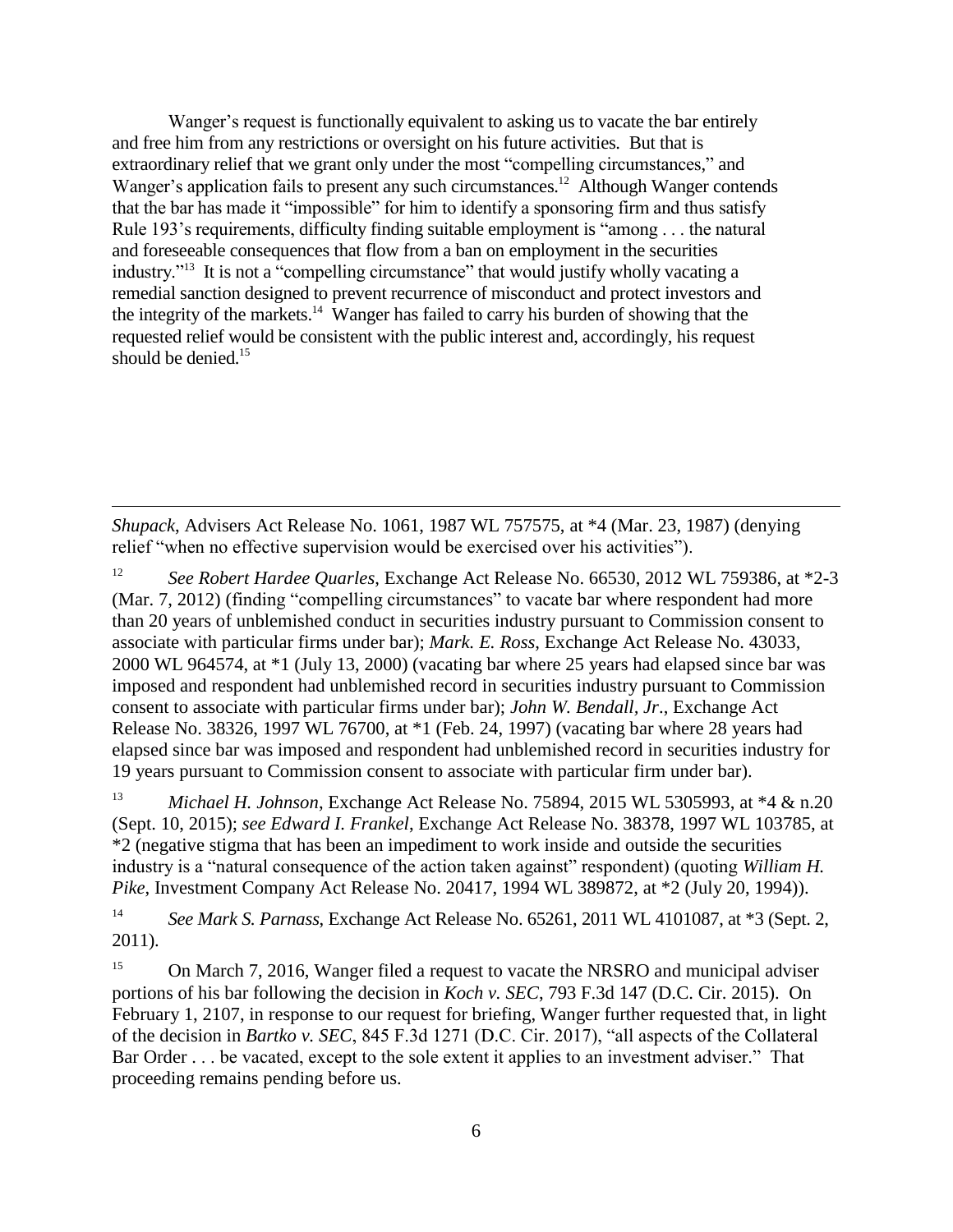## **B. Wanger's challenges to the fairness of the underlying proceeding and the settlement are beyond the scope of his application, and are unavailing in any event.**

Wanger argues that the underlying administrative and cease-and-desist proceeding, as well as the terms of the settlement to which he agreed, were unfair to him. Those complaints fall beyond the scope of this proceeding for two reasons.

First, our Preliminary Note to Rule 193 makes clear that we "will not consider any application that attempts to reargue or collaterally attack the findings that resulted in the Commission's bar order."<sup>16</sup> We have a strong interest in the finality of our orders and we have consistently applied the principle set out in Rule 193 to reject collateral attacks that seek to undo the underlying proceeding, the findings in our order, or the terms of the settlement.<sup>17</sup> Wanger offers no persuasive reason to deviate from the Rule and our precedent here.<sup>18</sup>

Second, under our Rules of Practice and the federal securities laws, Wanger had the right to present evidence at a hearing, to submit proposed findings of fact and law, to receive an initial decision by the Law Judge, to obtain *de novo* review by the Commission, and to obtain judicial review by an appropriate United States Court of Appeals. While represented by counsel, he

<sup>16</sup> 17 C.F.R. § 201.193 (Preliminary Note).

 $\overline{a}$ 

<sup>17</sup> *See, e.g.*, *Michael H. Johnson*, 2015 WL 5305993, at \*4-5 (Commission has strong interest in finality of its settled orders; rejecting petition to modify bar based on additional evidence); *Matthew D. Sample*, 2015 WL 5305992, at \*6 (respondent, who was represented by counsel, consented to bar and therefore waived any "claim of errors or inaccuracies in the bar order"; denying application for consent to associate); *Kenneth W. Haver*, Exchange Act Release No. 54824, 2006 WL 3421789, at \*3 (Nov. 28, 2006) (Commission has strong interest in finality of its settled orders; denying motion to reopen proceeding or vacate Rule 102(e) suspension based on additional evidence); *Arthur H. Ross*, Exchange Act Release No. 30956, 1992 WL 188932, at \* 3 n.14 (July 27, 1992) ("It has long been our view that applicants for permission to serve in positions covered by a Commission bar must accept the findings supporting that order."); *Sidney I. Shupack*, 1987 WL 757575, at \*4 (Preliminary Note to Rule 193 states that Commission will not consider application that attempts to reargue or collaterally attack findings that resulted in bar order; rejecting application for consent to associate based on argument that violations were unintentional).

<sup>18</sup> In this proceeding, Wanger also for the first time challenges the constitutionality of the appointment of the Law Judge who oversaw the underlying proceeding prior to his Offer of Settlement. As we have held in this very context, a respondent may not collaterally attack a Commission final order simply by asserting a constitutional challenge that could have been raised when the order was entered. *See Gordon Brent Pierce*, Exchange Act Release No. 77643, 2016 WL 1566396 (Apr. 18, 2016), *petition for review dismissed*, No. 16-1185 (D.C. Cir. Nov. 7, 2016) (per curiam).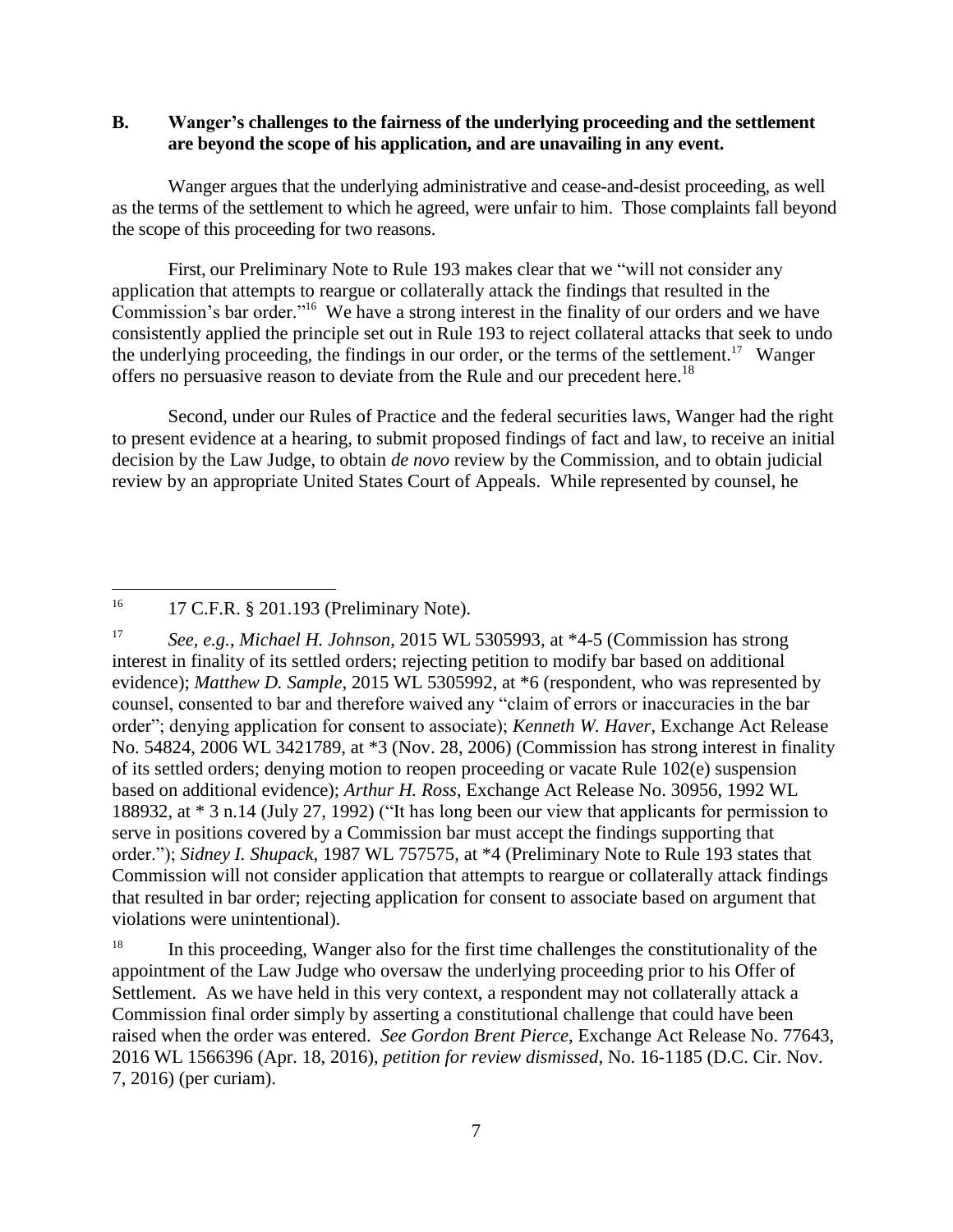chose instead to waive those rights and offer to settle. 19 Although his application indicates that he may now question his choice, he has "forfeited his opportunity" to undo the settlement through the arguments he now asserts. $20$ 

Even if we were to consider Wanger's waived collateral challenges, however, we would find them unpersuasive. As evidence of the unfairness of the underlying proceeding, he relies heavily on the Law Judge's denial of his motion to dismiss. His motion to dismiss made two principal arguments: (1) the alleged marking the close transactions were immaterial because Wanger and WIM ultimately obtained only a small amount of increased management fees as a result, and (2) the underlying proceeding was untimely under Section 4E(a) of the Exchange Act. We see no error – let alone a fundamental unfairness – in the Law Judge's denial of the motion. The Order Instituting Proceedings in this case plainly alleged facts (such as the willful and repeated month-end and quarter-end transactions intended to inflate the fund's performance) that could support a finding of materiality with respect to the transactions in which Wanger allegedly marked the close.<sup>21</sup> And as for Wanger's untimeliness argument, we, and the federal courts, have made clear that Section 4E(a) imposes no constraints on our jurisdiction and creates no

<sup>&</sup>lt;sup>19</sup> Wanger's Offer of Settlement states that he "hereby acknowledges his waiver of the rights specified in Rules  $240(c)(4)$  and (5) [17 C.F.R. § 201.240(c)(4) and (5)] of the Commission's Rules of Practice."

<sup>&</sup>lt;sup>20</sup> *Kenneth W. Haver*, 2006 WL 3421789, at \*3 ("Haver also fails to appreciate the significance of his offer of settlement. . . . Haver's offer of settlement states expressly that '[b]y submitting this Offer, Haver hereby acknowledges his waiver of those rights specified in Rules  $240(c)(4)$  and (5) of the Commission's Rules of Practice. . . . Haver thus forfeited his opportunity to adduce his evidence, which would require evaluation at the hearing before an administrative law judge that Haver waived. Haver may not now complain that the record is inaccurate or incomplete."); *see also William H. Pike*, 1994 WL 389872, at \*2 (respondent "forfeited" opportunity to adduce additional evidence by agreeing to settled order; denying motion to vacate bar order based on additional evidence).

<sup>&</sup>lt;sup>21</sup> *See S.W. Hatfield, CPA, Exchange Act Release No. 73763, 2014 WL 6850921, at \*7 (Dec.* 5, 2014) (materiality generally can be resolved as a matter of law only when the information is "so obviously important [or unimportant] to an investor, that reasonable minds cannot differ") (quoting *SEC v. Cochran*, 214 F.3d 1261, 1267 (10th Cir. 2000)); *New Jersey Carpenters Health Fund v. Royal Bank of Scotland Group, PLC*, 709 F.3d 109, 126 (2d Cir. 2013) ("'[A] complaint may not properly be dismissed . . . on the ground that the alleged misstatements or omissions are not material unless they are so obviously unimportant to a reasonable investor that reasonable minds could not differ on the question of their importance.'") (quoting *Ganino v. Citizens Utilities Co.*, 228 F.3d 154, 162 (2d Cir. 2000)); *Marks v. CDW Computer Centers, Inc*., 122 F.3d 363, 370 (7th Cir. 1997) ("'[t]he determination [of materiality] requires delicate assessments of the inferences a 'reasonable shareholder' would draw from a given set of facts and the significance of those inferences to him, and these assessments are peculiarly ones for the trier of fact'; a materiality determination is rarely appropriate at the summary judgment stage, let alone on a motion to dismiss") (quoting *TSC Industries, Inc. v. Northway, Inc.,* 426 U.S. 438, 450 (1976)).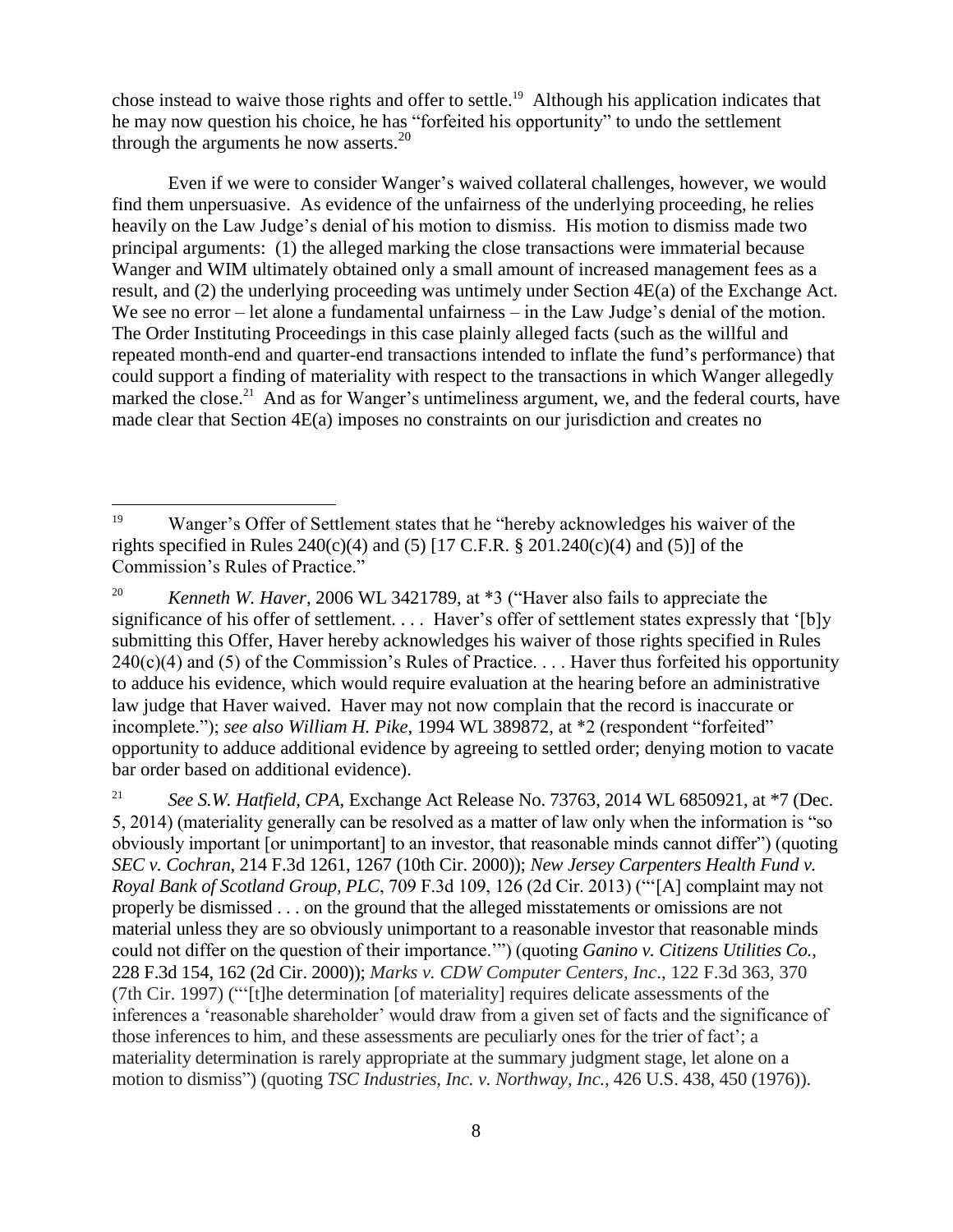enforceable rights or defenses for a respondent in an administrative and cease-and-desist proceeding. 22

Wanger also contends that the underlying proceeding was unfair because he was unable to obtain fact witnesses to attend the hearing. In an affidavit he submitted in support of his application, he speculates that Division staff contacted some of the witnesses he wished to call "in order to corner them into agreeing prior to trial that marking the close was illegal," and he contends that he "lost the majority of [his] fact witnesses because they were fearful of SEC retribution if they appeared." But Wanger offers no evidence of who these witnesses were, the nature of what their testimony might have been, or whether he sought to compel their attendance at the hearing.<sup>23</sup> Moreover, nothing in the record supports his speculation that the Division attempted to influence individuals whom he might have called to testify on his behalf, or that fear of retaliation by the Commission dissuaded anyone from appearing as a witness for his defense.

Wanger further argues that the proceeding was unfair because of the Division's challenge to his proposed expert's testimony. The record reflects that, in advance of the hearing, the Division moved *in limine* to exclude the testimony of Wanger's expert because it amounted to impermissible legal opinions on issues such as whether information was "material" and whether conduct was undertaken with "recklessness." We can find no evidence in the record (and Wanger cites none) that Wanger filed an opposition to the motion or that the Law Judge ruled on the motion prior to settlement. We do not see how the Division's timely filing of a motion *in limine*  resulted in unfairness to Wanger.

Wanger's challenges to the fairness of the settlement terms are similarly unavailing. Wanger argues that his violations were "De Minimis" and "immaterial," and that the sanction to which he agreed is unfair in light of other settlements. With respect to the nature of his violations, Wanger focuses principally on the small amount of increased management fees that he obtained as a result of the alleged marking the close transactions. But the fact that Wanger ultimately did not receive a significant financial benefit is not determinative of the appropriate

<sup>22</sup> *See Montford & Co., Inc. v. SEC*, 793 F.3d 76, 83 (D.C. Cir. 2015) ("Nothing in the text or structure of Section 4E overcomes the strong presumption that, where Congress has not stated that an internal deadline shall act as a statute of limitations, courts will not infer such a result.") (denying petition for review of *Montford & Co., Inc*., Advisers Act Release No. 3829, 2014 WL 1744130, at \*12 (May 2, 2014)); *SEC v. NIR Group, LLC*, No. 11-cv-4723, 2013 WL 5288962, at \*5 (E.D.N.Y. Mar. 24, 2013) ("Every relevant authority supports the conclusion that expiration of the 180-day deadline imposed by section [4E] does not create a jurisdictional bar to SEC enforcement actions."); *SEC v. Levin*, No. 12-cv-21917, 2013 WL 594736, at \*13 (S.D. Fla. Feb. 14, 2013) ("Section 4E imposes only an internal deadline on the SEC, not a private right to be free from agency action occurring beyond the internal deadline."); *SEC v. Scammell*, No. 11 cv-6597, Order, Dkt. No. 13 (C.D. Cal. Nov. 15, 2011) ("[i]It is well-established that a violation of statutory deadlines for internal agency action does not bar a claim by the agency if it is otherwise brought within the statute of limitation" period).

<sup>23</sup> *See* Rule of Practice 232(a), 17 C.F.R. § 201.232(a) ("In connection with any hearing ordered by the Commission . . . a party may request the issuance of subpoenas requiring the attendance and testimony of witnesses . . . .").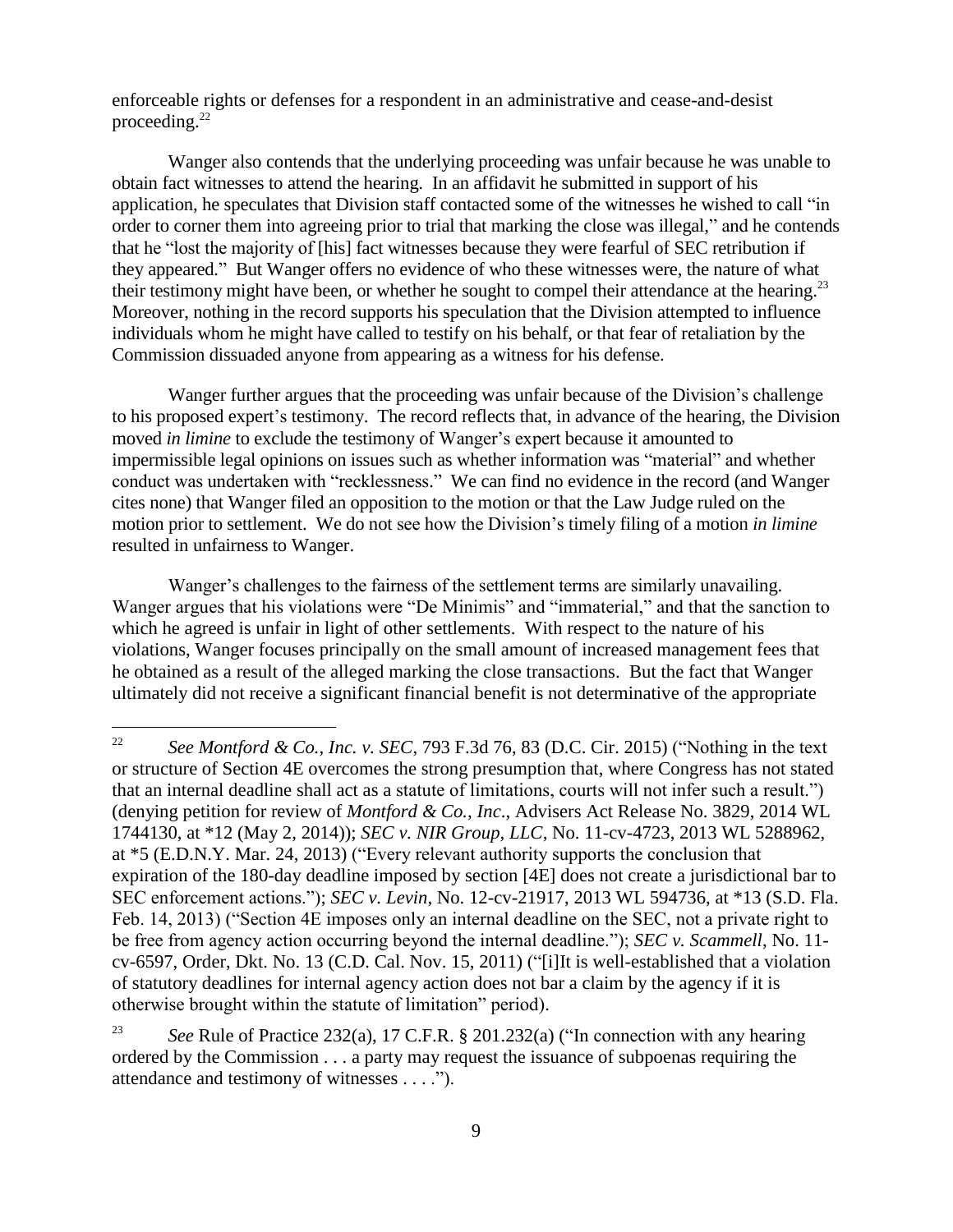sanction for his intentional manipulation of the market.<sup>24</sup> With respect to the fairness of his settlement compared to others, virtually all of his purported comparisons are dated and existed at the time of his settlement – he was free to take them into account in determining whether to agree to the terms of his settlement. (The one post-2012 settlement he cites involves FINRA, not SEC, enforcement sanctions.) More to the point, even in the litigated context, there is no requirement that Commission sanctions be uniform.<sup>25</sup> And in the specific context of settled bar orders like the one at issue here, we have made clear that "whether a particular sanction is excessive cannot be determined by comparison with the sanctions imposed on respondents in other cases<sup>"26</sup>

#### **C. Wanger's purported understanding of the settlement terms is not reasonable.**

Wanger now claims that he believed the settlement afforded him the "right after one (1) year to re-enter the securities industry," not simply the right to reapply subject to Commission discretion. He contends that he would not have agreed to the settlement had he understood that it involved only a right to reapply. This claim is unpersuasive for multiple reasons.

First, Wanger's claim is directly at odds with the plain language of the bar order and his own Offer of Settlement. The bar order plainly provides that (1) Wanger is "barred from association with any broker, dealer, investment adviser, municipal advisor, transfer agent, or nationally recognized statistical rating organization," (2) he has "the right to apply for reentry" after one year "to the Commission," and  $(3)$  "[a]ny reapplication for association . . . will be subject to the applicable laws and regulations governing the reentry process." The Offer of Settlement, which Wanger signed, states with equal clarity that (1) he must apply for reentry, (2) reentry is *not* guaranteed, and (3) the Commission retains full discretion whether to grant reentry:

Respondent Wanger understands that by settling to a bar with the right to reapply as specified in the Commission's Order, Respondent Wanger will be able to make an application to reapply after the specified time period. *This application, however, does not guarantee reentry*. Rather, Respondent Wanger's application will be subject to the applicable law governing the reentry process and *Respondent Wanger's reentry will be subject to the discretion of the Commission*  .... An application made directly to the Commission will be reviewed under the processes specified in Rule 193 of the Commission's Rules of Practice, or as specified in the order in this proceeding.

<sup>26</sup> *Michael H. Johnson*, 2015 WL 5305993, at \*4.

<sup>24</sup> <sup>24</sup> *See Donald I. Koch*, Exchange Act Release No. 72179, 2014 WL 1998524, at \*15, 21 (May 16, 2014) (imposing unqualified collateral industry bar on investment adviser for marking the close on two dates even though the increase in advisory fees obtained was "relatively modest"), *petition for review denied in relevant part*, 793 F.3d 147 (D.C. Cir. 2015).

<sup>25</sup> *See Butz v. Glover Livestock Commission Co., Inc.*, 411 U.S. 182, 187 (1973) ("The employment of a sanction within the authority of an administrative agency is . . . not rendered invalid in a particular case because it is more severe than sanctions imposed in other cases."); *Geiger v. SEC*, 363 F.3d 481, 488 (D.C. Cir. 2004) ("The Commission is not obligated to make its sanctions uniform, so we will not compare this sanction to those imposed in prior cases.").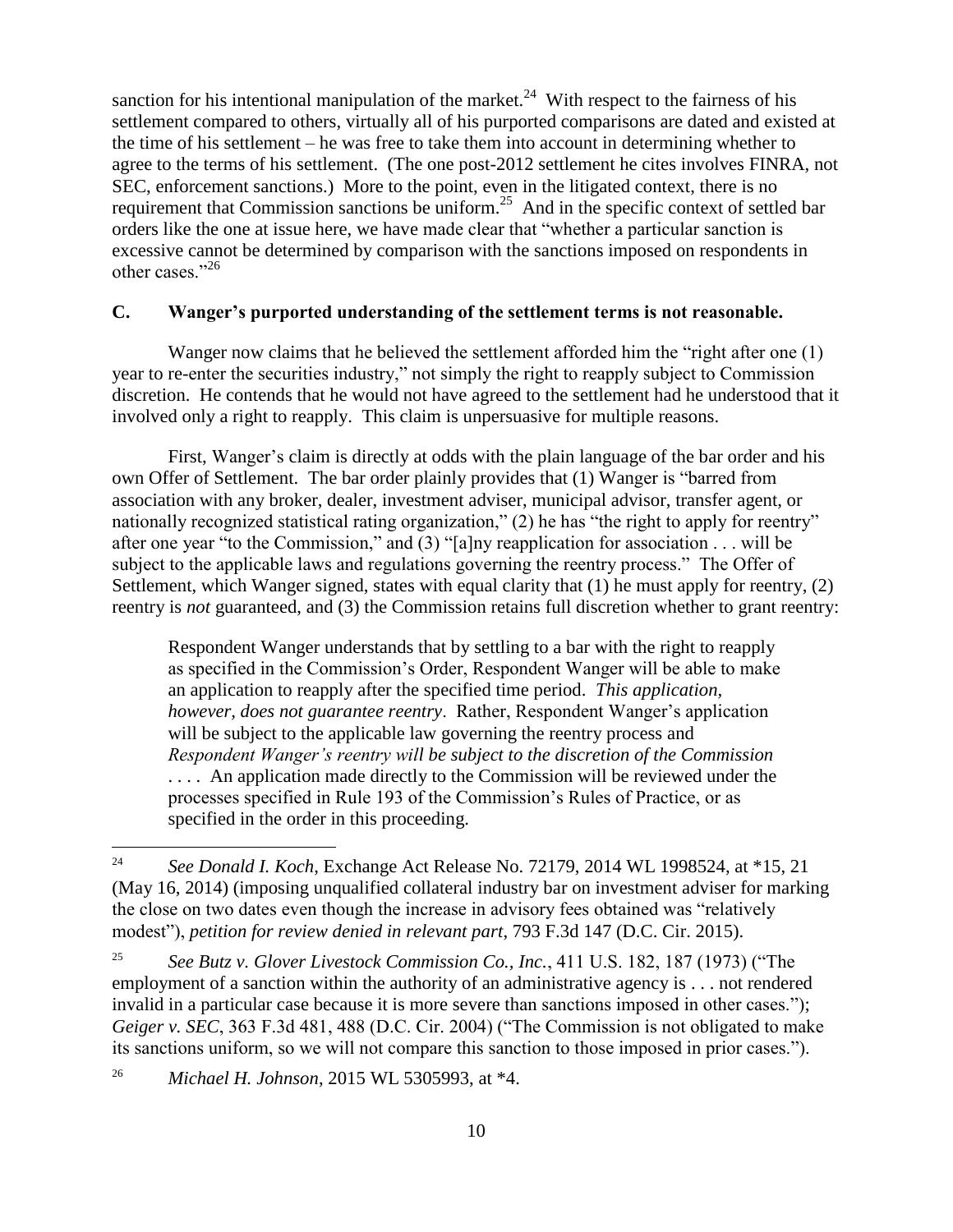(Emphasis added.) This language – in a document Wanger signed – unambiguously precludes a reasonable belief that Wanger had a "right" to reentry after one year.<sup>27</sup>

Second, our rules and precedent on reentry are all publicly available and provide clear notice regarding the effect of bar orders with a right to apply for reentry and the substantive requirements for reentry. They also reflect our longstanding practice, when relief is appropriate, of granting relief incrementally based on association under specific supervision and conditions of employment while the bar remains in place.<sup>28</sup> And they make clear, as our Preliminary Note to Rule 193 plainly states, that where an applicant, like Wanger, "wishes to become the sole proprietor of a registered entity and thus is seeking Commission consent notwithstanding the absence of supervision, the applicant's burden will be difficult to meet."<sup>29</sup> In light of the clarity of the documents he signed and accepted while represented by counsel, and the clarity of our rules and precedent, Wanger's claim years later that he did not understand the nature of the bar he consented to or the conditions under which he might apply for reentry is unreasonable.

<sup>&</sup>lt;sup>27</sup> *See Matthew D. Sample*, 2015 WL 5305992, at  $*6$  (rejecting argument for reentry that respondent who was represented by counsel in the settlement "misunderstood the scope of the bar order and believed he would be able to continue working . . . as an independent contractor").

<sup>28</sup> *See* 17 C.F.R § 201.193 (Preliminary Note) (should relief be granted, "the applicant will be limited to association in a *specified capacity* with a *particular registered entity* and may also be subject to specific terms and conditions") (emphasis added); *Rule 193 Release*, 1984 WL 547096, 49 Fed. Reg. at 12205 ("Commission approval of an application for consent to associate . . . does not modify or vacate the Commission order nor does it remove or lift the bar; the order and bar remain in effect."); *Bruce Lieberman*, Advisers Act Release No. 3631, 2013 WL 3756501 (July 18, 2013) (granting consent to associate in specific capacity under specific supervision); *William E. Ennis*, Advisers Act Release No. 2853, 2009 WL 692618 (Mar. 17, 2009) (same); *Timothy J. Miller*, Advisers Act Release No. 2702, 2008 WL 10977985 (Feb. 11, 2008) (same).

<sup>&</sup>lt;sup>29</sup> 17 C.F.R § 201.193 (Preliminary Note). Wanger also asserts that, in undocumented oral communications between his former counsel and Enforcement Division staff at the time of the settlement, his former counsel was told that reentry after one year would be approved by the Commission. Wanger does not identify which of his former counsel or which staff members allegedly participated in these discussions, nor does he offer any evidence beyond his own hearsay assertion (based on what the unidentified former counsel purportedly told him about discussions for which Wanger was not present) that the statements actually were made by the unidentified staff members. Beyond the lack of evidence, Wanger's argument is inconsistent with the affirmative representation he made in his signed Offer of Settlement – contemporaneously with the purported statements on which he now claims to have relied – that "no promises, offers . . . or inducements of any kind or nature whatsoever have been made by . . . any . . . officer, employee, agent, or representative of the Commission in consideration of this Offer or otherwise to induce him to submit this Offer."